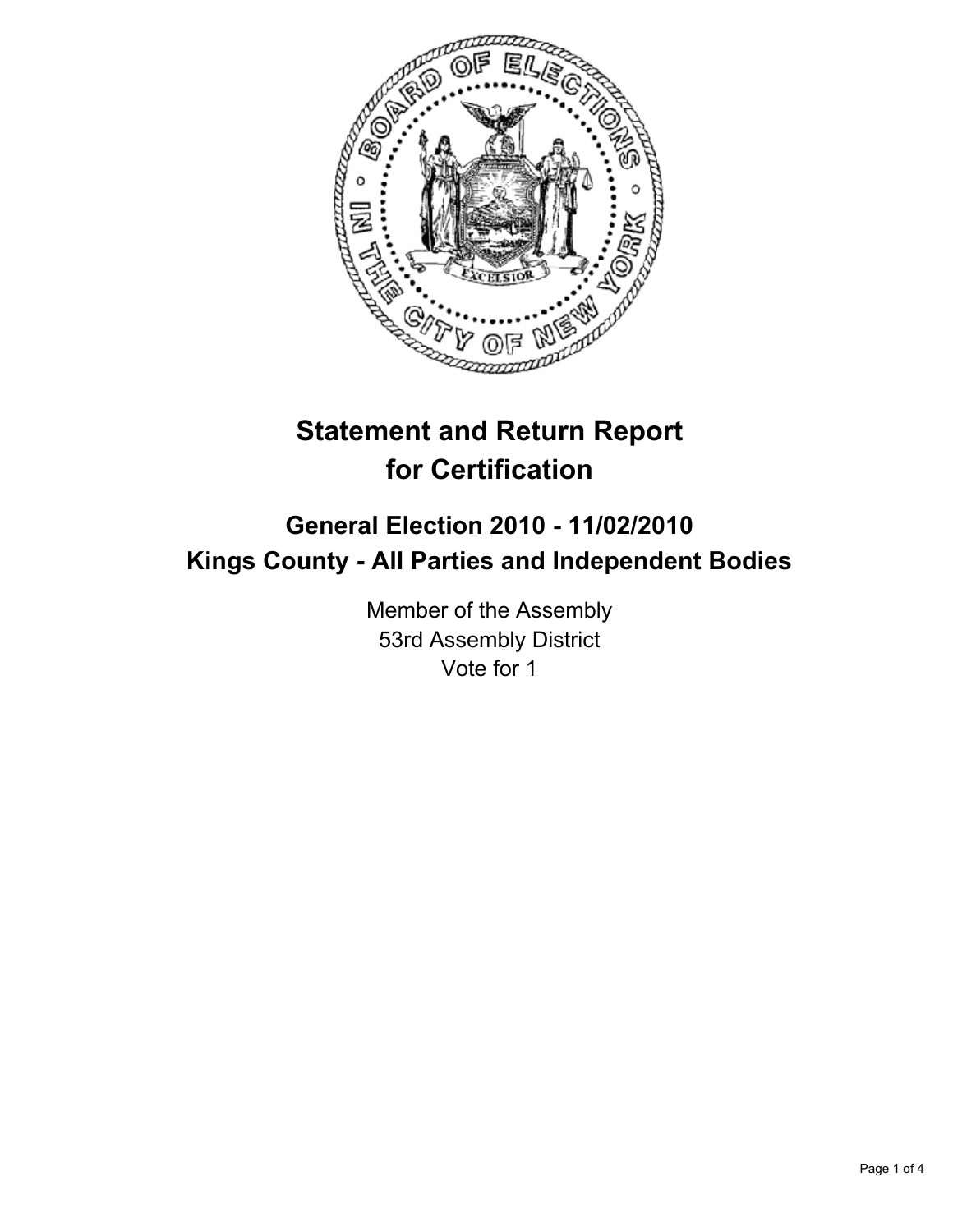

#### **Assembly District 53**

| <b>PUBLIC COUNTER</b>          | 16,303 |
|--------------------------------|--------|
| <b>EMERGENCY</b>               | 6      |
| ABSENTEE/MILITARY              | 179    |
| AFFIDAVIT                      | 592    |
| <b>Total Ballots</b>           | 17,126 |
| VITO J LOPEZ (DEMOCRATIC)      | 12,892 |
| BYRON OROZCO (REPUBLICAN)      | 1,481  |
| ALEC BALDWIN (WRITE-IN)        | 1      |
| ANA FIGUCCIA (WRITE-IN)        | 1      |
| ANDREW KRUCOFF (WRITE-IN)      | 1      |
| ANYONE ELSE (WRITE-IN)         | 1      |
| BYRON OROZCO VOID (WRITE-IN)   | 1      |
| CHARLES BARRON (WRITE-IN)      | 1      |
| CRAIG SEEMAN (WRITE-IN)        | 3      |
| DANIEL JAEGER (WRITE-IN)       | 1      |
| ERNEST HEMINGWAY (WRITE-IN)    | 1      |
| ESTEBAN DURAN (WRITE-IN)       | 7      |
| <b>GORDON CLAY (WRITE-IN)</b>  | 1      |
| JENNIFER LOPEZ (WRITE-IN)      | 1      |
| JIMMY MCMILLAN (WRITE-IN)      | 2      |
| JON STEWART (WRITE-IN)         | 1      |
| JOPH JASEN (WRITE-IN)          | 1      |
| JOSEPH LENTOL (WRITE-IN)       | 2      |
| JOY WANY (WRITE-IN)            | 1      |
| KATE PRESS (WRITE-IN)          | 1      |
| KATE ZIDAR (WRITE-IN)          | 1      |
| LINCOLN RESTLER (WRITE-IN)     | 1      |
| LUCY IVES (WRITE-IN)           | 1      |
| MATT COWHERD (WRITE-IN)        | 1      |
| MICHAEL CHEREPIO (WRITE-IN)    | 1      |
| MICHAEL CHEREPKO (WRITE-IN)    | 1      |
| MICKEY MOUSE (WRITE-IN)        | 1      |
| MONICA MARTINEZ (WRITE-IN)     | 1      |
| OHHI MARK (WRITE-IN)           | 1      |
| RAFAEL MITTLEFEHLAR (WRITE-IN) | 1      |
| ROBERTO SANCHEZ (WRITE-IN)     | 1      |
| <b>Total Votes</b>             | 14,412 |
| Unrecorded                     | 2,714  |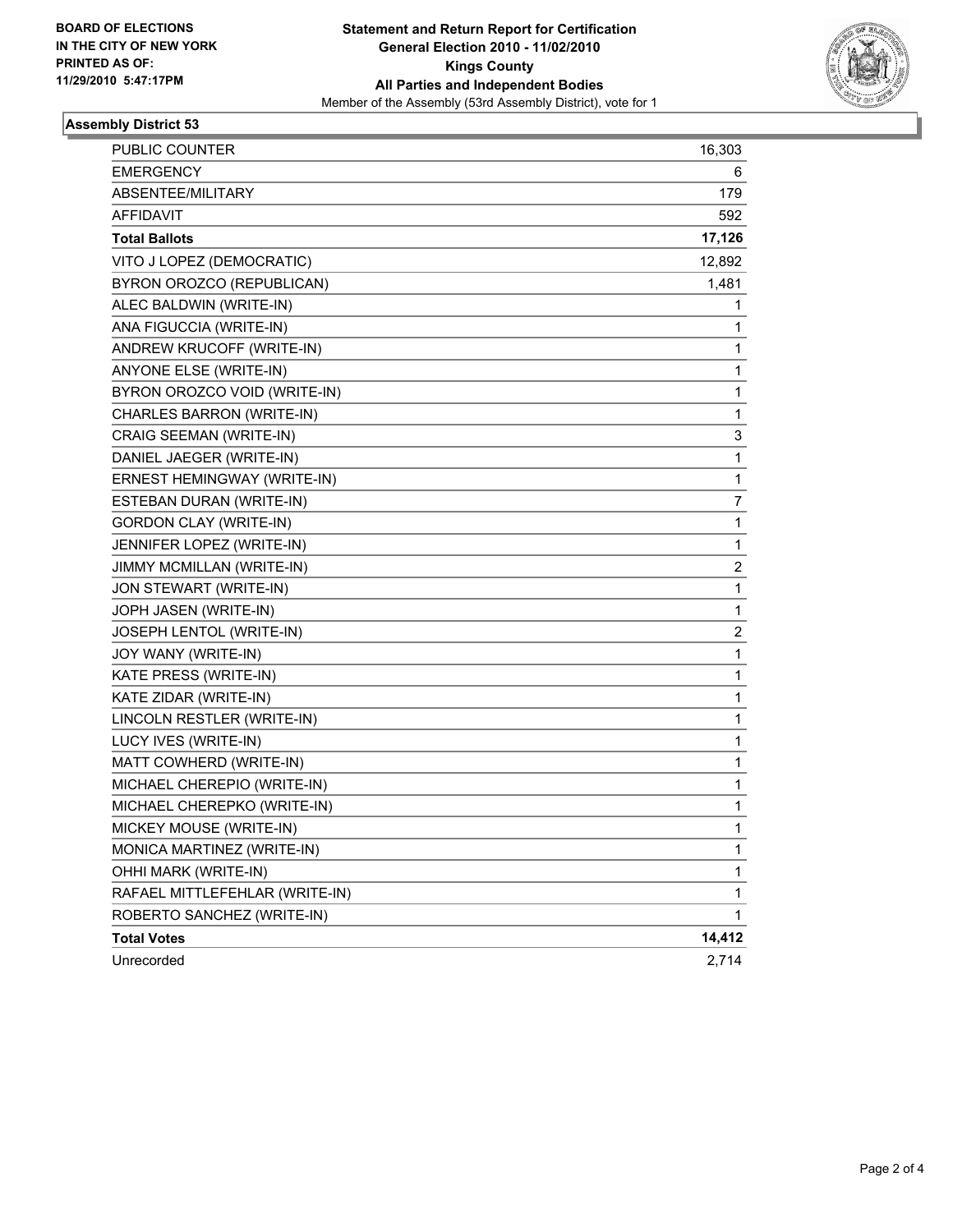

#### **Total for Member of the Assembly (53rd Assembly District) - Kings County**

| PUBLIC COUNTER                 | 16,303 |
|--------------------------------|--------|
| <b>EMERGENCY</b>               | 6      |
| ABSENTEE/MILITARY              | 179    |
| AFFIDAVIT                      | 592    |
| <b>Total Ballots</b>           | 17,126 |
| VITO J LOPEZ (DEMOCRATIC)      | 12,892 |
| BYRON OROZCO (REPUBLICAN)      | 1,481  |
| ALEC BALDWIN (WRITE-IN)        | 1      |
| ANA FIGUCCIA (WRITE-IN)        | 1      |
| ANDREW KRUCOFF (WRITE-IN)      | 1      |
| ANYONE ELSE (WRITE-IN)         | 1      |
| BYRON OROZCO VOID (WRITE-IN)   | 1      |
| CHARLES BARRON (WRITE-IN)      | 1      |
| CRAIG SEEMAN (WRITE-IN)        | 3      |
| DANIEL JAEGER (WRITE-IN)       | 1      |
| ERNEST HEMINGWAY (WRITE-IN)    | 1      |
| ESTEBAN DURAN (WRITE-IN)       | 7      |
| <b>GORDON CLAY (WRITE-IN)</b>  | 1      |
| JENNIFER LOPEZ (WRITE-IN)      | 1      |
| JIMMY MCMILLAN (WRITE-IN)      | 2      |
| JON STEWART (WRITE-IN)         | 1      |
| JOPH JASEN (WRITE-IN)          | 1      |
| JOSEPH LENTOL (WRITE-IN)       | 2      |
| JOY WANY (WRITE-IN)            | 1      |
| KATE PRESS (WRITE-IN)          | 1      |
| KATE ZIDAR (WRITE-IN)          | 1      |
| LINCOLN RESTLER (WRITE-IN)     | 1      |
| LUCY IVES (WRITE-IN)           | 1      |
| MATT COWHERD (WRITE-IN)        | 1      |
| MICHAEL CHEREPIO (WRITE-IN)    | 1      |
| MICHAEL CHEREPKO (WRITE-IN)    | 1      |
| MICKEY MOUSE (WRITE-IN)        | 1      |
| MONICA MARTINEZ (WRITE-IN)     | 1      |
| OHHI MARK (WRITE-IN)           | 1      |
| RAFAEL MITTLEFEHLAR (WRITE-IN) | 1      |
| ROBERTO SANCHEZ (WRITE-IN)     | 1      |
| <b>Total Votes</b>             | 14,412 |
| Unrecorded                     | 2,714  |